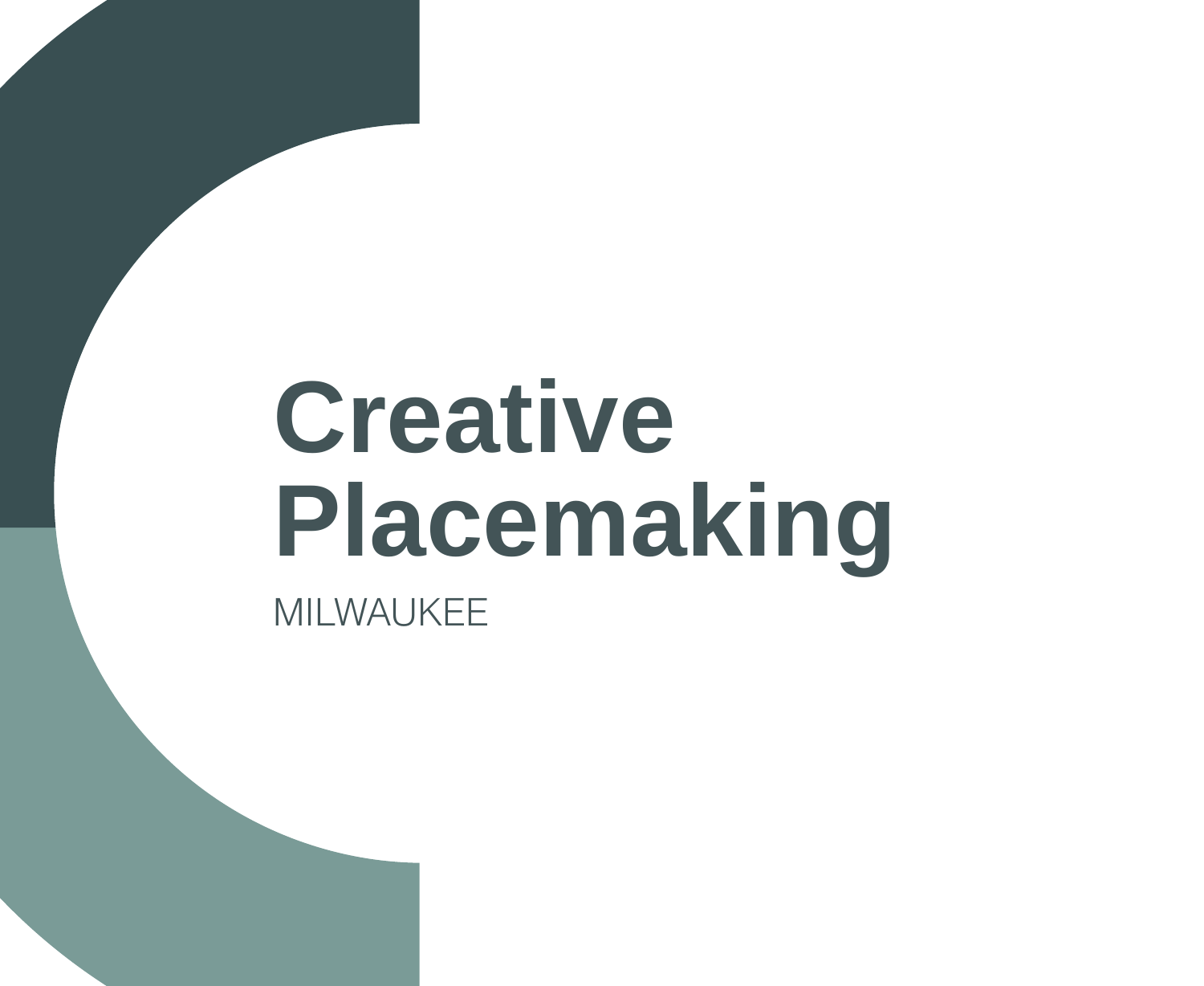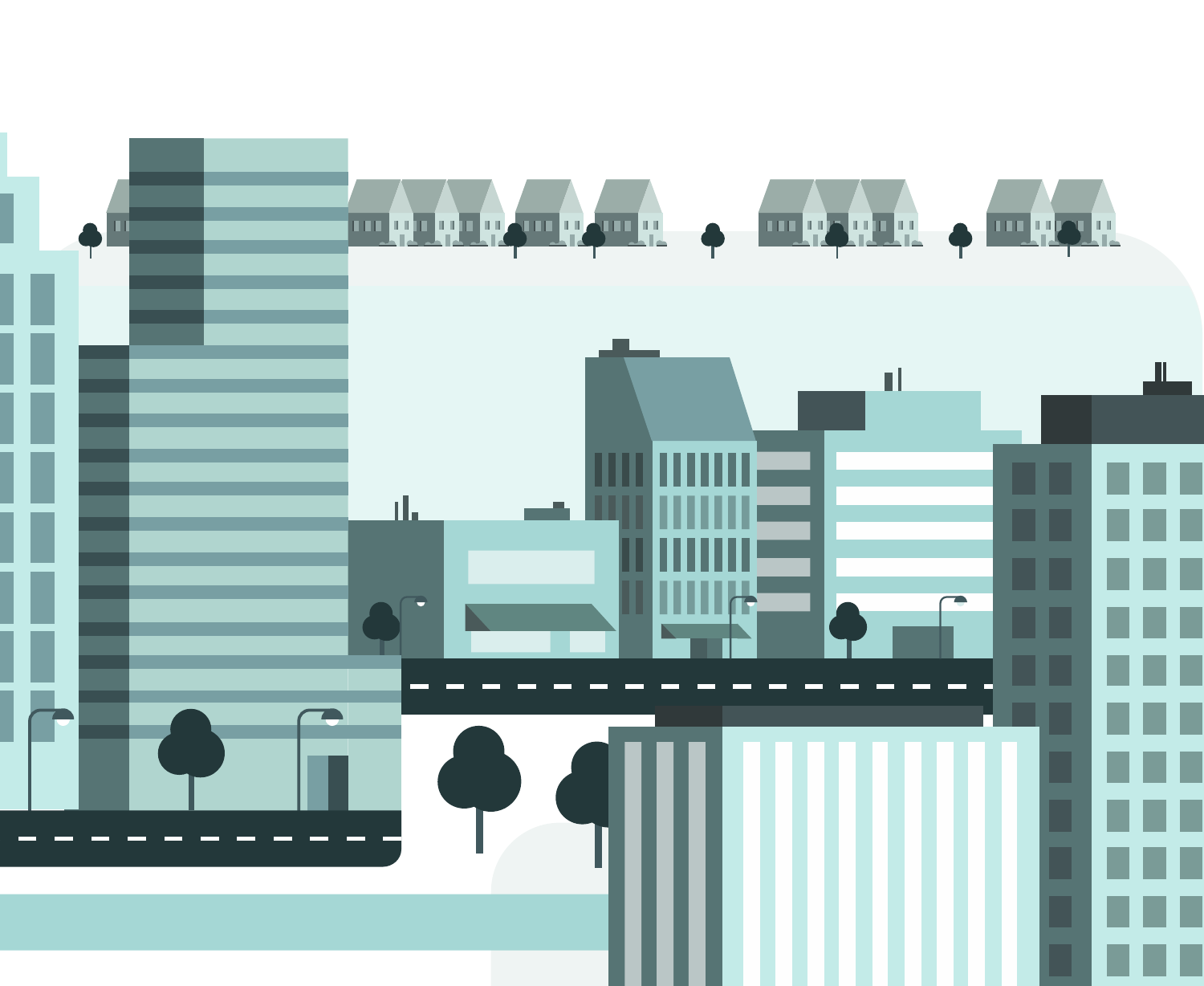#### **What is creative placemaking?**

"... we use creative placemaking to refer simply to the deliberate integration of arts and culture in revitalization work. We appreciate that, for the foreseeable future, others may assign it different meaning. Our goal is to expand creative placemaking activity and to understand its effect on economic, social and cultural change in disinvested communities."

-The Kresge Foundation

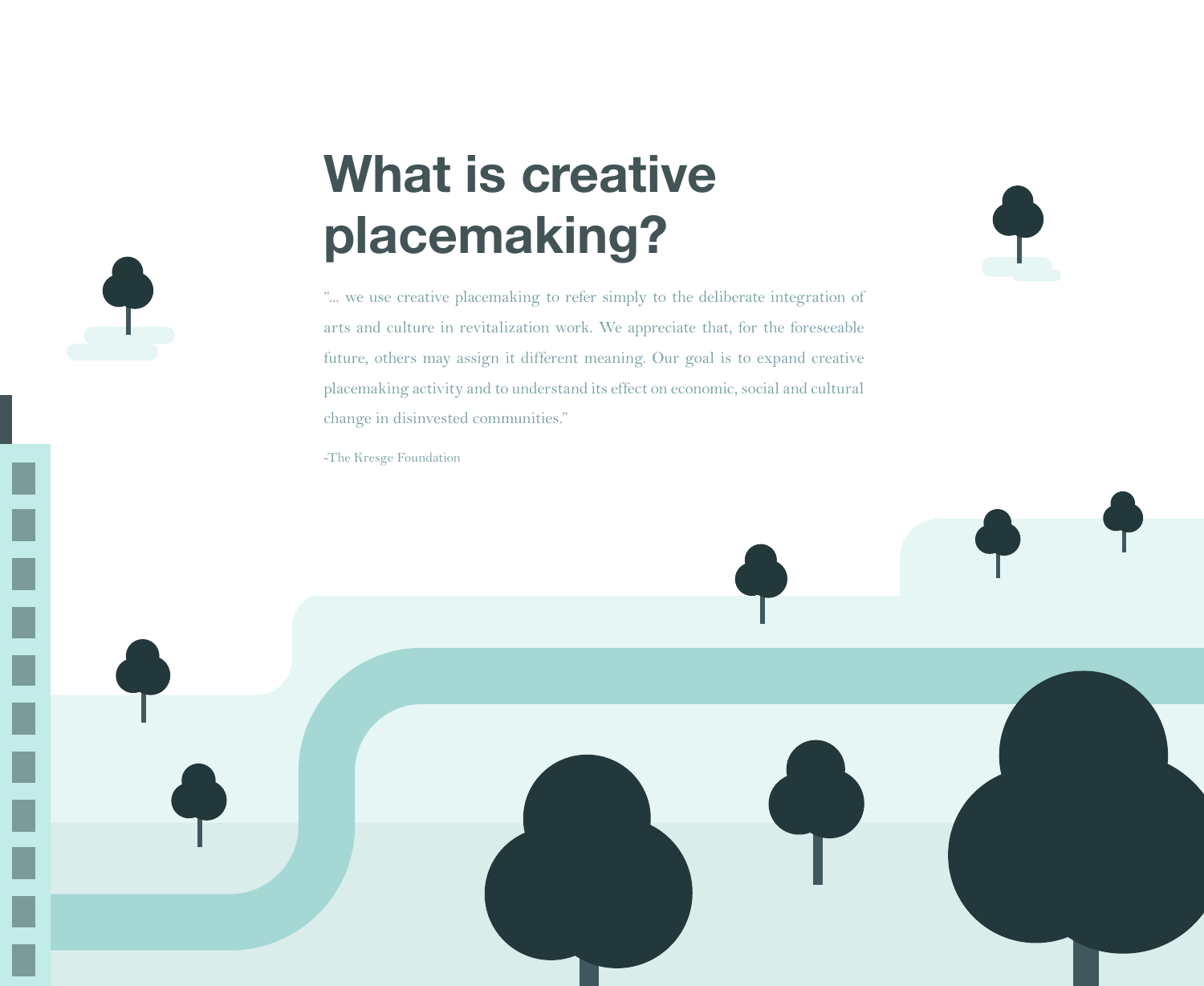## **Why is creative placemaking important?**

Creative placemaking encourages community activation, engagement and the creation of a neighborhood voice. The creative placemaking framework gathers neighborhood stakeholders to the table and helps them build on existing assets to create a collective vision for their community, and then helps to implement that vision.

#### **ArtPlace America states that a successful creative placemaking project does four things:**

- 1. Defines a community based in geography, such as a block, neighborhood, city or region
- 2. Articulates a change the group of people living and working in that community would like to see
- 3. Proposes an arts-based intervention to help achieve that change
- 4. Develops a way to know whether the change occurred





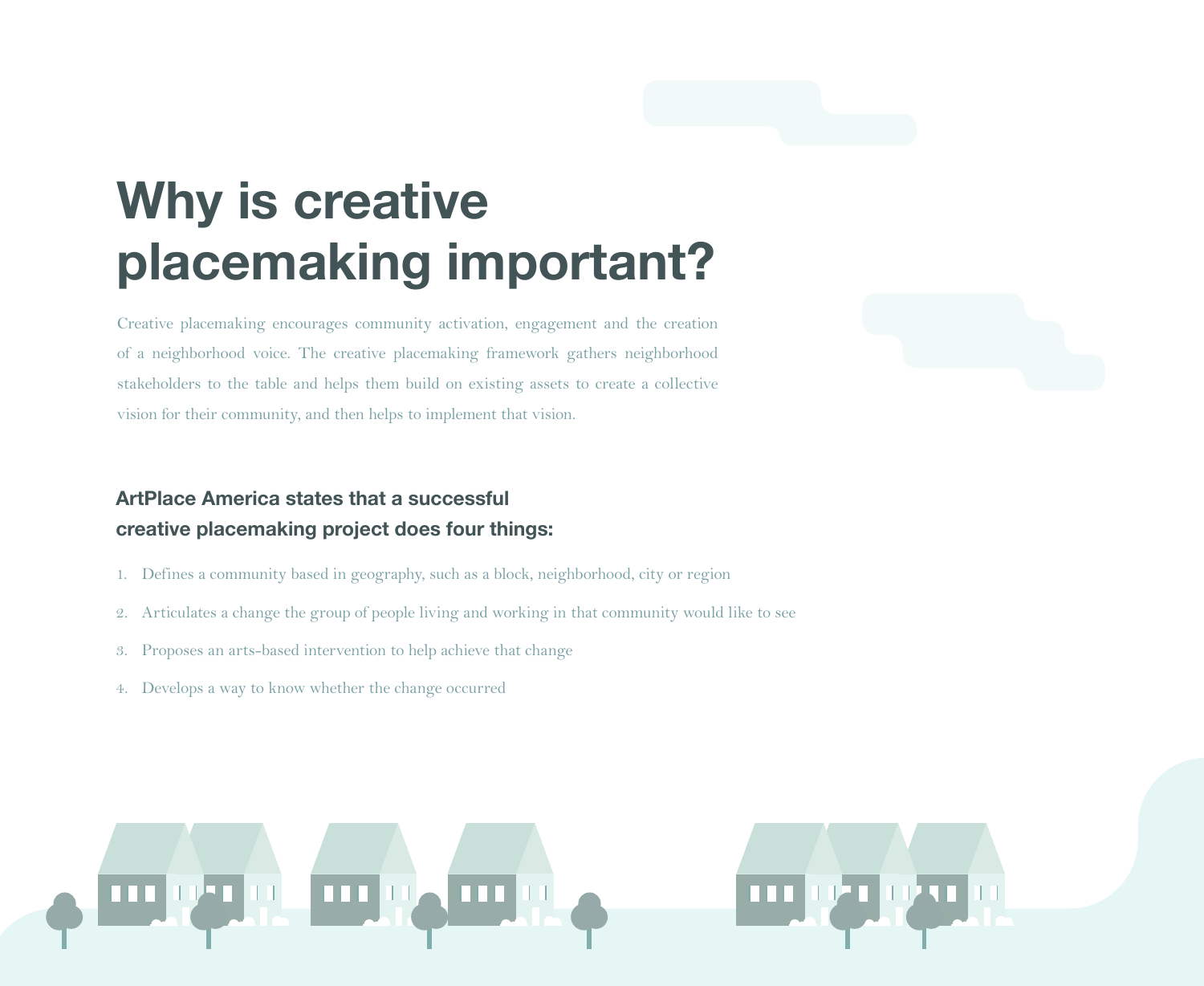## **Why is creative placemaking so powerful?**

Creative placemaking accelerates development by facilitating collaborative engagement in order to create sustainable solutions for neighborhood development issues that focus on each neighborhood's unique qualities. Creative placemaking:

- Unifies the arts and culture with economic and community development
- Accelerates neighborhood development through creative civic gathering places
- Strengthens public and private alignments
- Creates a platform for community exchange among neighbors

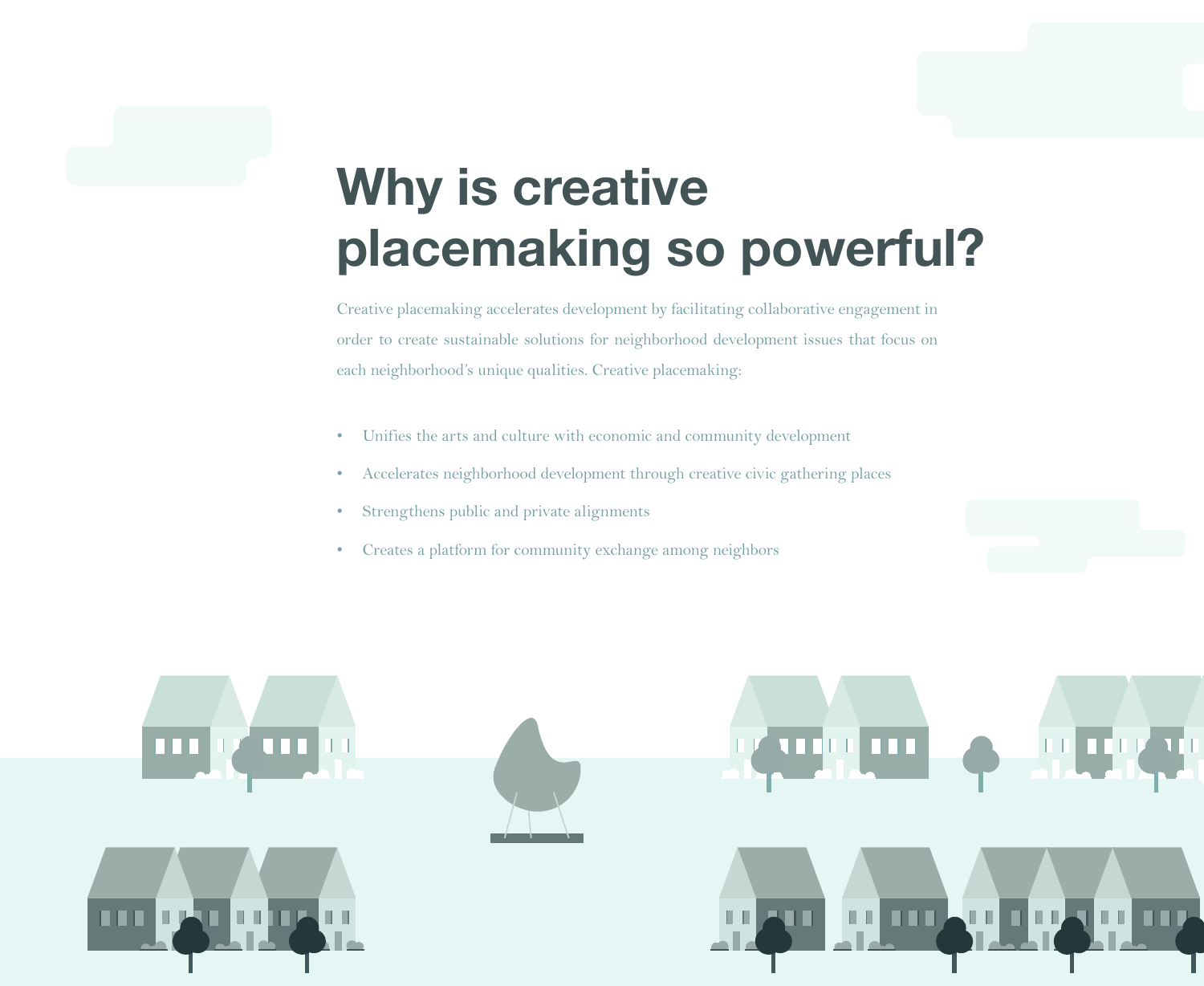#### **What is The Milwaukee Method of Creative Placemaking?**

In Milwaukee, the GMC is working with its partners to build a stronger creative placemaking culture by using our local, authentic qualities as assets. In addition to the afore mentioned tenants, the Milwaukee Method of Creative Placemaking:

- Contributes to making Milwaukee a more interesting and vibrant city
- Focuses on neighborhood scale to increase density, safety, business creation, tax base and property values
- Supports artists, makers and other cultural workers to co-lead neighborhood engagement processes
- Increases access to important resources such as public space, freshwater lakes, green space, rivers and other natural amenities via trail networks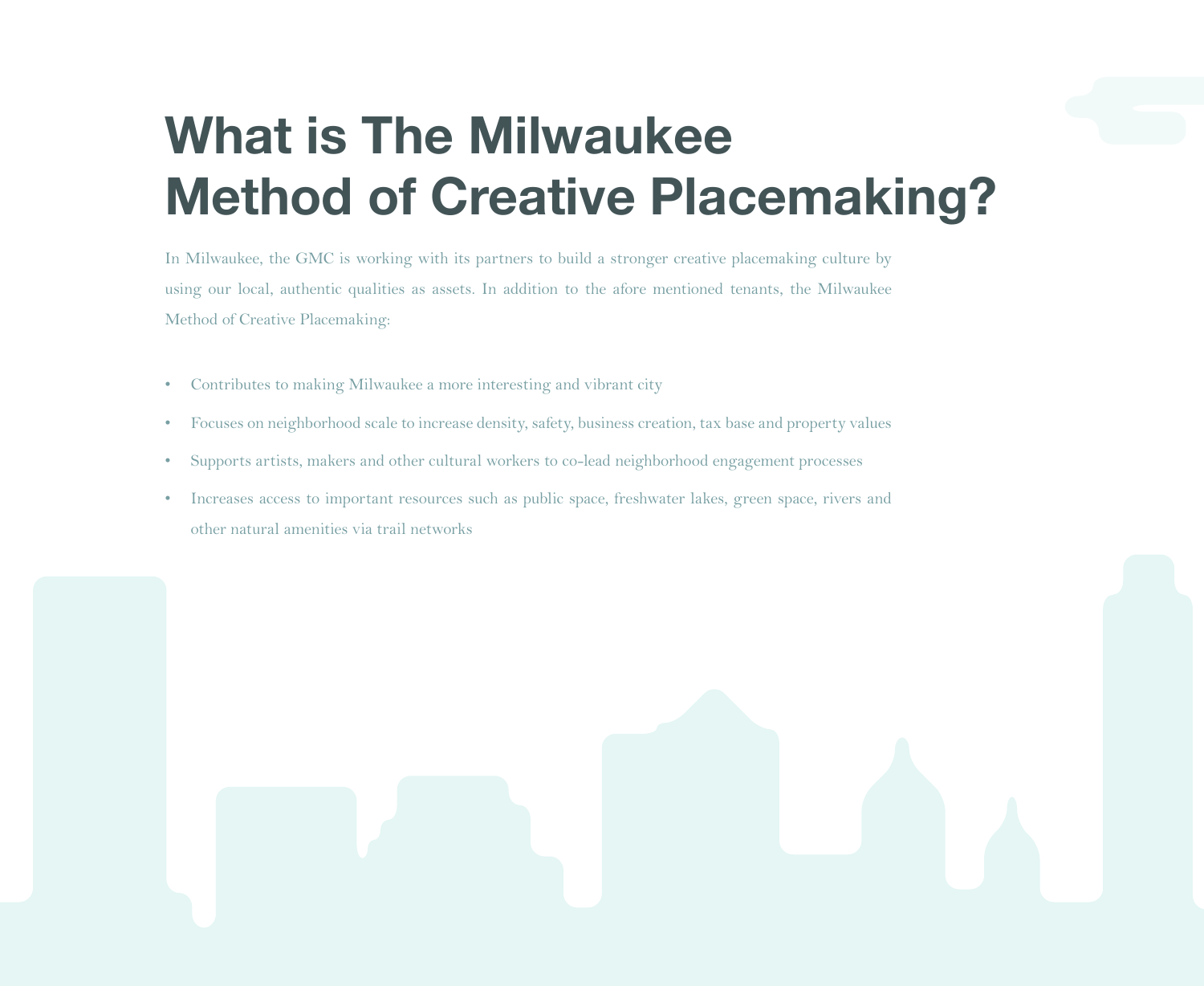#### **What does success look like?**

By using creative placemaking processes and frameworks, the GMC, along with community partners, will:

- Strengthen existing neighborhood-based development corporations, or, in some cases form one, that will invest long term in neighborhood development efforts
- Help to identify and nurture neighborhood leaders that support the efforts of the development corporation
- Improve visibility and accessibility of creative entrepreneurs
- Build platforms for existing cultural groups within neighborhoods to increase access to resources, investment and representation
- Help to build a leadership network within and between existing neighborhoods that advocates for community needs and interests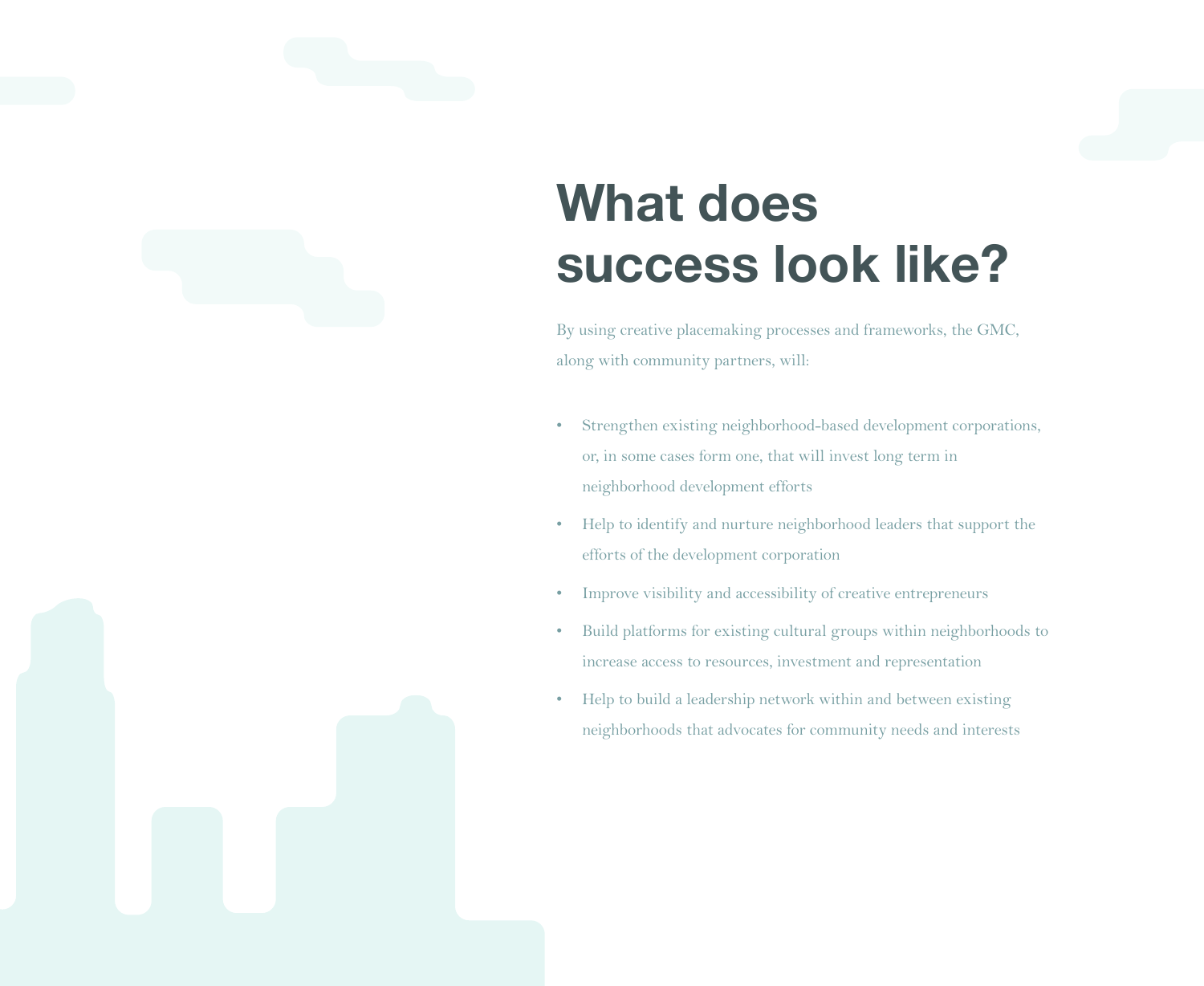## **What are our neighborhoods of focus?**

- Harambee & Riverwest
- West Wisconsin Avenue
- Walker's Point

Core partners with the GMC in these projects include the City of Milwaukee, Harambee Great Neighborhood Initiative, MKE<->LAX, NEWaukee, Riverworks Development Corporation, Walker's Point Association and WAM DC (please see the back cover for a more complete list). Funding partners include ArtPlace America, the Greater Milwaukee Foundation, the Kresge Foundation and other local foundations and businesses.



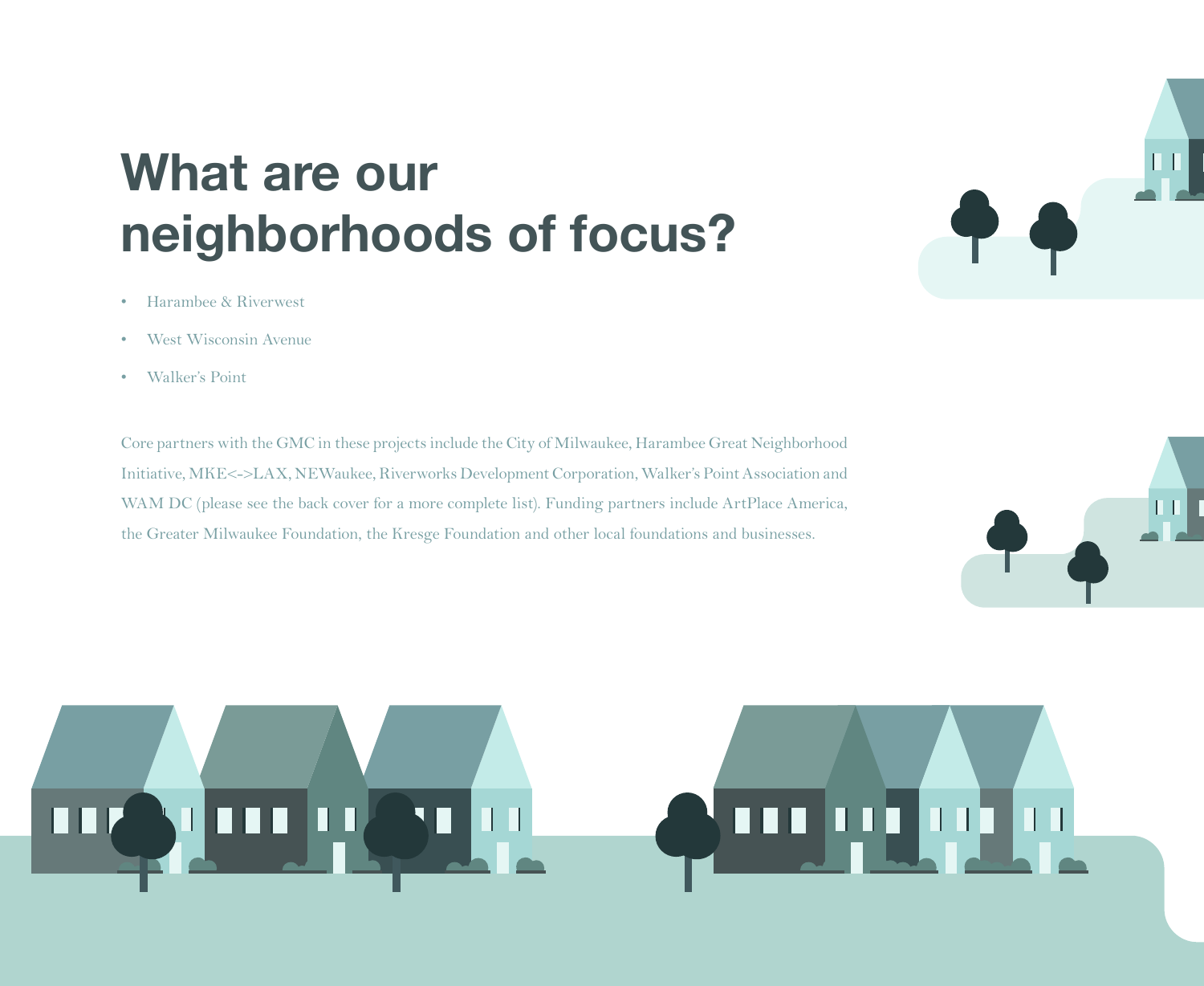

## tu u ur **THE THEFT**



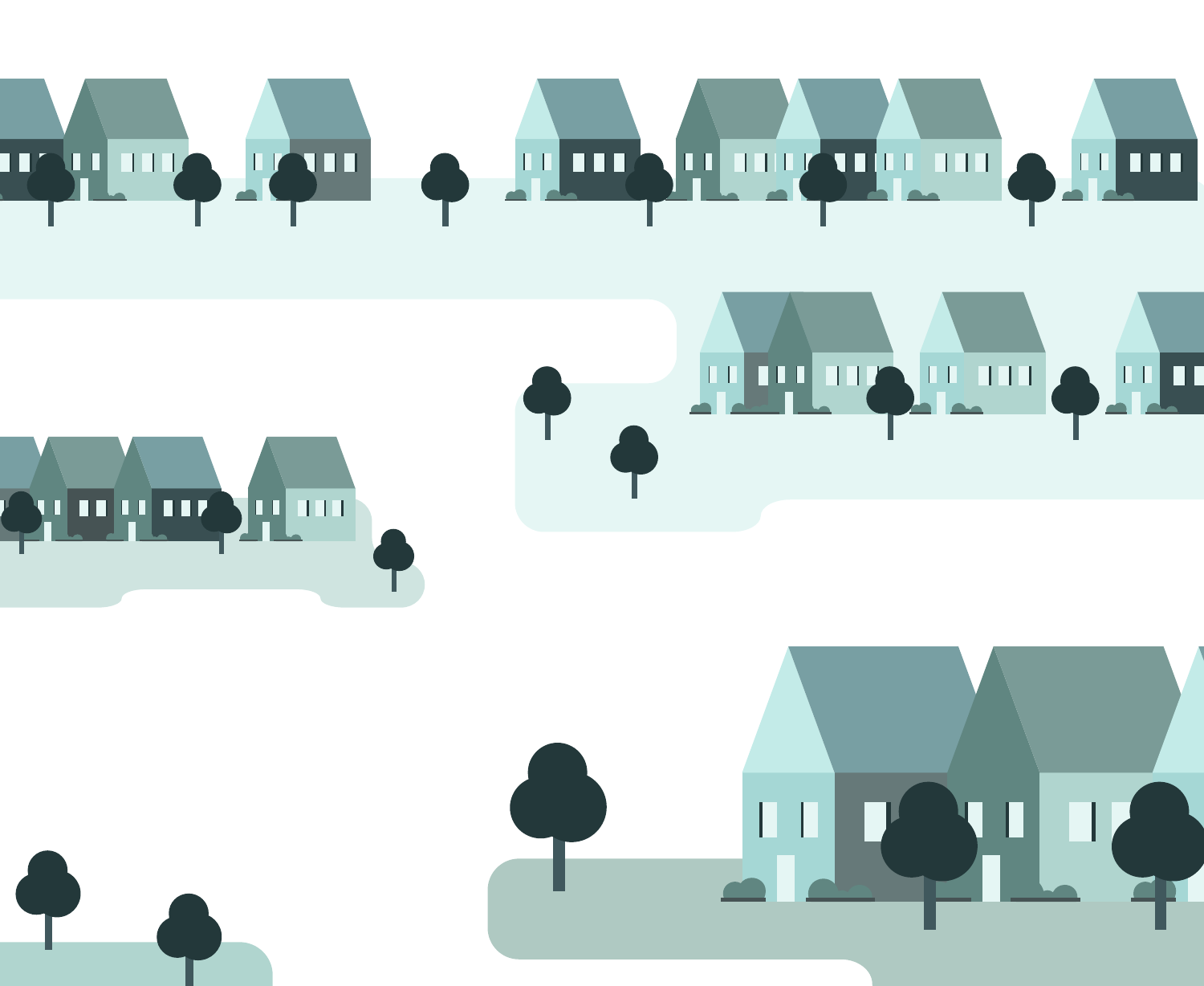#### **Core partners**

- City of Milwaukee
- Creative Corridor
- Creative Alliance Milwaukee
- Global Water Center
- Harambee Great Neighborhood Initiative
- Inner Harbor District Initiative
- Innovation Initiative
- Mandel Group Inc.
- MKE<->LAX
- NEWaukee
- Reed Street Yards
- Riverworks Development Corporation
- The Commons
- WAM DC
- Walker's Point Association

#### **Core funding partners**

- Kresge Foundation
- Greater Milwaukee Foundation
- ArtPlace America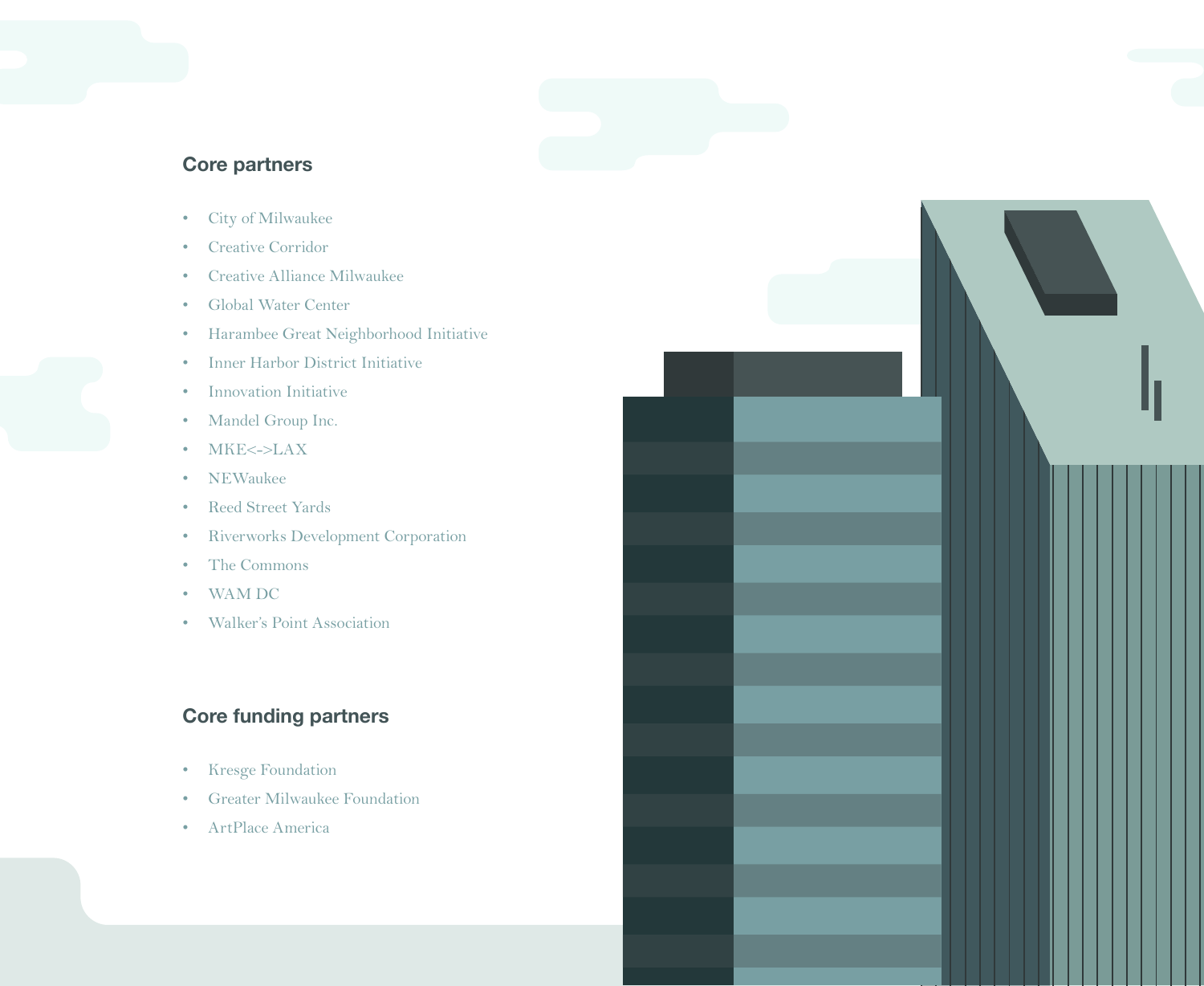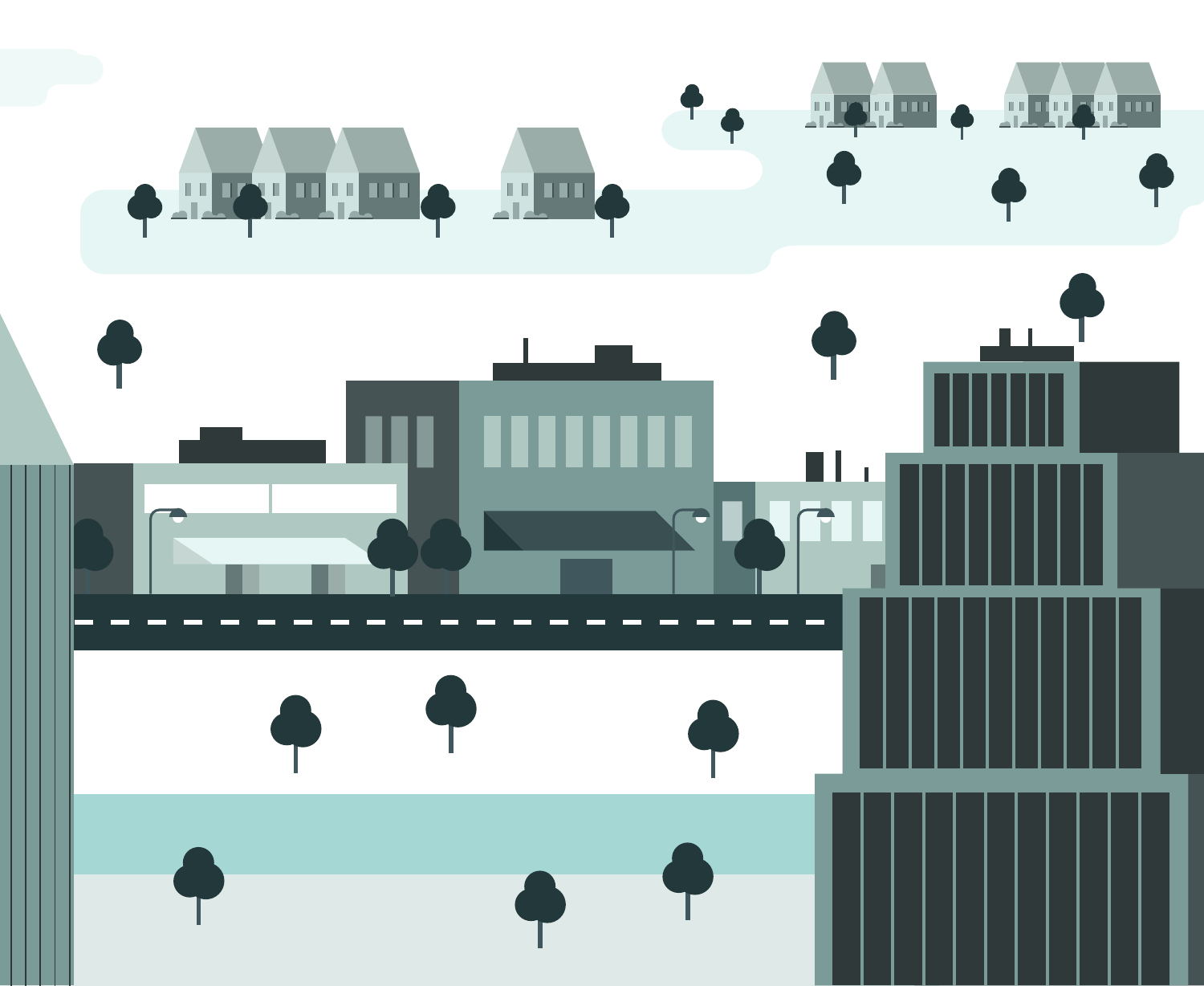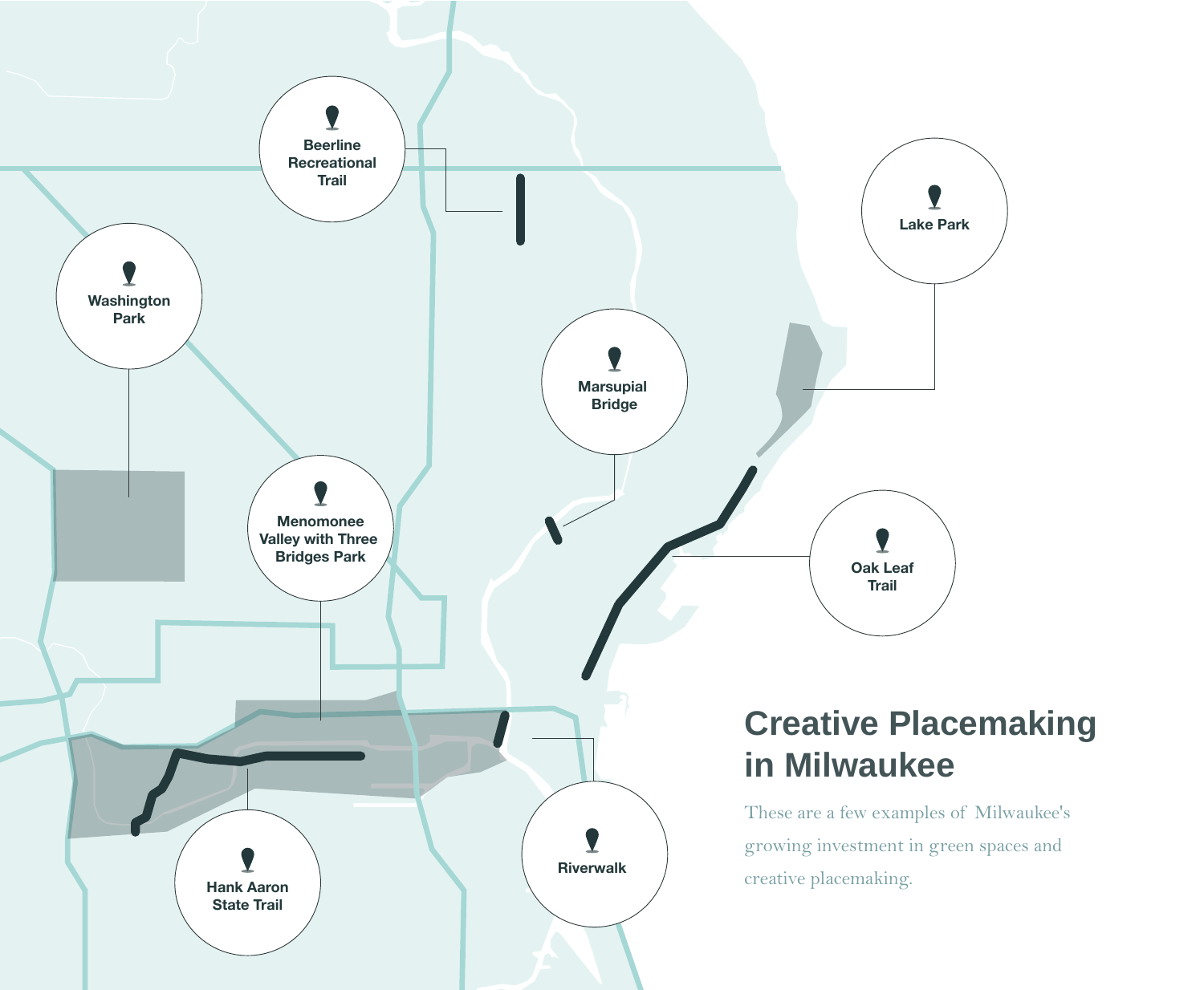#### **Examples of Creative Placemaking Nationally**

Creative placemaking is becoming a powerful tool for community

development and revitalization across the country.